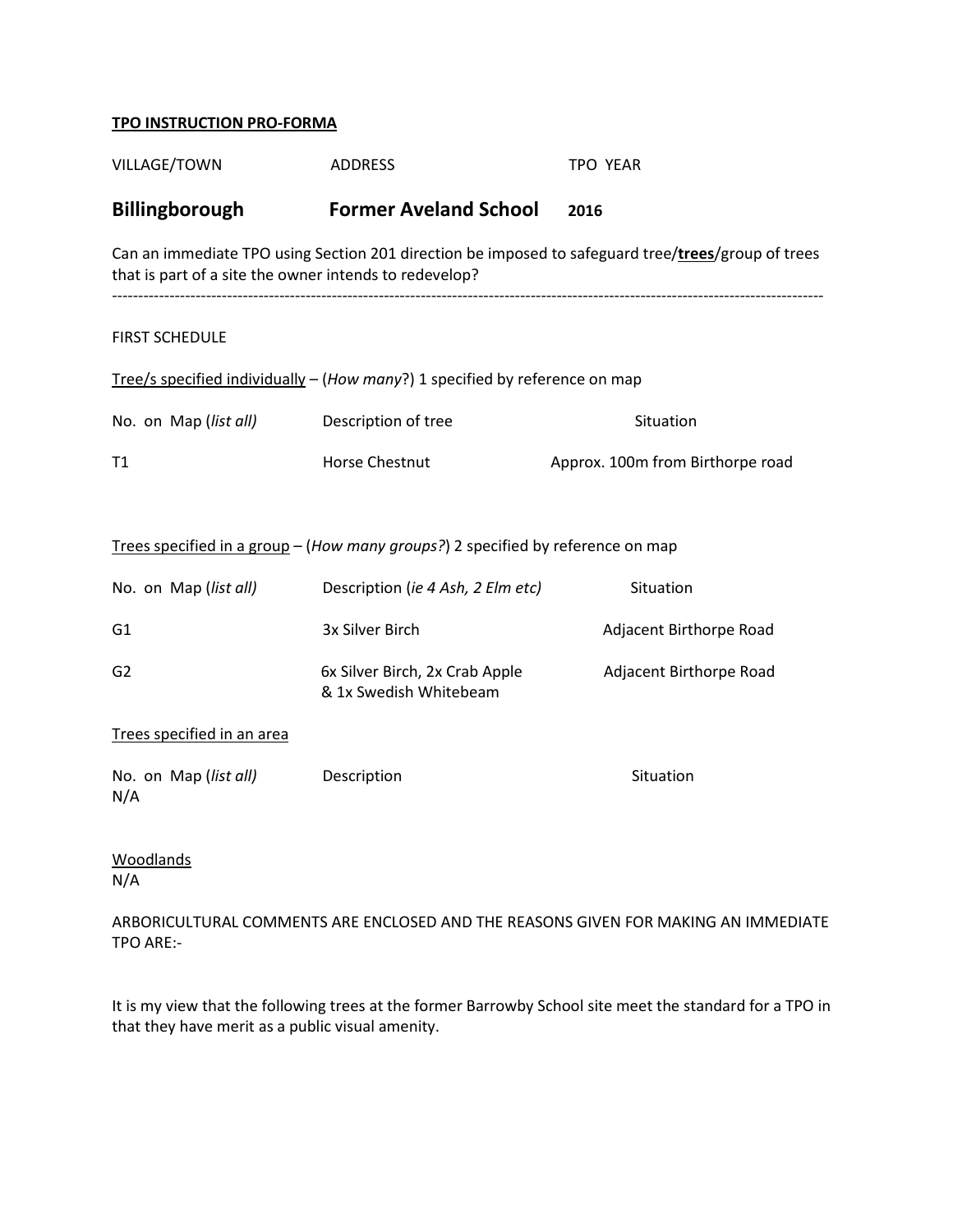They may be easily seen from the road frontage whose loss would detract from the character of the locality and its enjoyment by members of the public. The trees intended for protection had added merit as a screen between the site and the adjoining houses.

I have identified the trees as follows, which for ease of reference is consistent with the numbering on the plan & schedule in the accompanying tree report.

- Trees 1 to 3 on the tree report plan-TPO Reference: Group 1 (G1) x3 silver birch trees.
- Trees 8 & 10 to 17 on the tree report plan-TPO Reference: Group 2 (G2) x 6 silver birch, x 2 crab apple, x1 Swedish Whitebeam.
- Tree 38 on the tree report plan-TPO reference: Tree 1 (T1) Horse chestnut

The remaining trees at the site are not considered suitable for a TPO primarily as a result of a lack of amenity &/or or their poor structure.

# A COPY OF THE REPORT AND MINUTE FROM COMMITTEE OR SIGNED MEMO (see draft form attached) FROM LEAD PROFESSIONAL WHO HAS DELEGATED AUTHORITY TO MAKE AN IMMEDIATE TPO IS ENCLOSED

THE NAME AND ADDRESS OF THE OWNER OF THE SITE IS:

Lincolnshire County Council

THE GRID REF OF TREE IS – EASTING OR IN THE CASE OF GROUPS – CENTRE -EASTING NORTHING NORTHING

 Easting Northing T1 511270 333822

A LIST OF ADDRESSES OF THOSE TO BE NOTIFIED (ie close vicinity of the tree/trees) IS ATTACHED

#### **The Conifers, Birthorpe Road, Billingborough, NG34 0QT**

DETAILS (NAME AND ADDRESS) OF THE CLERK TO THE PARISH COUNCIL IS:-

#### **Mrs Michelle Free - Stamford House, 4 Blasson Way, Billingborough, Lincolnshire, NG34 0NL**

DETAILS (NAME AND ADDRESS) OF THE LOCAL MEMBER IS:

**Cllr Michael King - 2 Folkingham Road, Billingborough, Lincolnshire, NG34 0NT**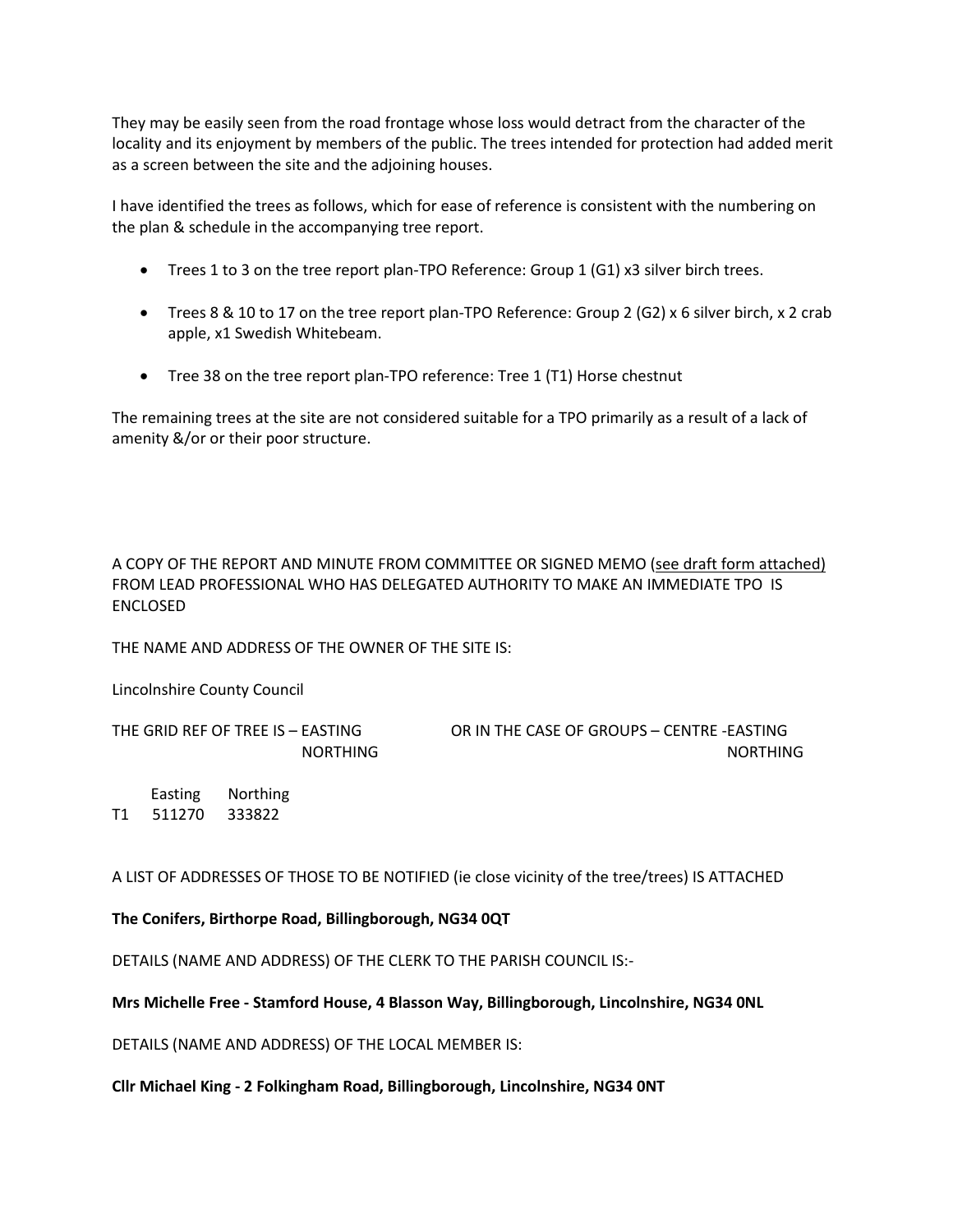### THE TPO PLAN WILL BE SENT TO YOU ELECTRONICALLY

NAME OF PLANNING CASE OFFICER

**Craig Dickinson**

#### IMMEDIATE TPO –

The above site is being redeveloped and the trees on the site may be at risk and have been identified by the Tree Officer as worthy of protection.

The trees make a significant **contribution to the character and appearance of the area.** I consider that an immediate TPO would be appropriate to secure the retention of the trees.

I have therefore exercised my powers as set out in Section 8 of page 105.1 of the Constitution to make an immediate TPO. I have notified the Chairman of Development Control Committee of my decision.

When the order has been made, please will you notify the Local Member, the Clerk to the Parish Council and the Chairman of Development Control Committee.

Signed:-

**Paul Thomas** Executive Manager Growth and Development

Date